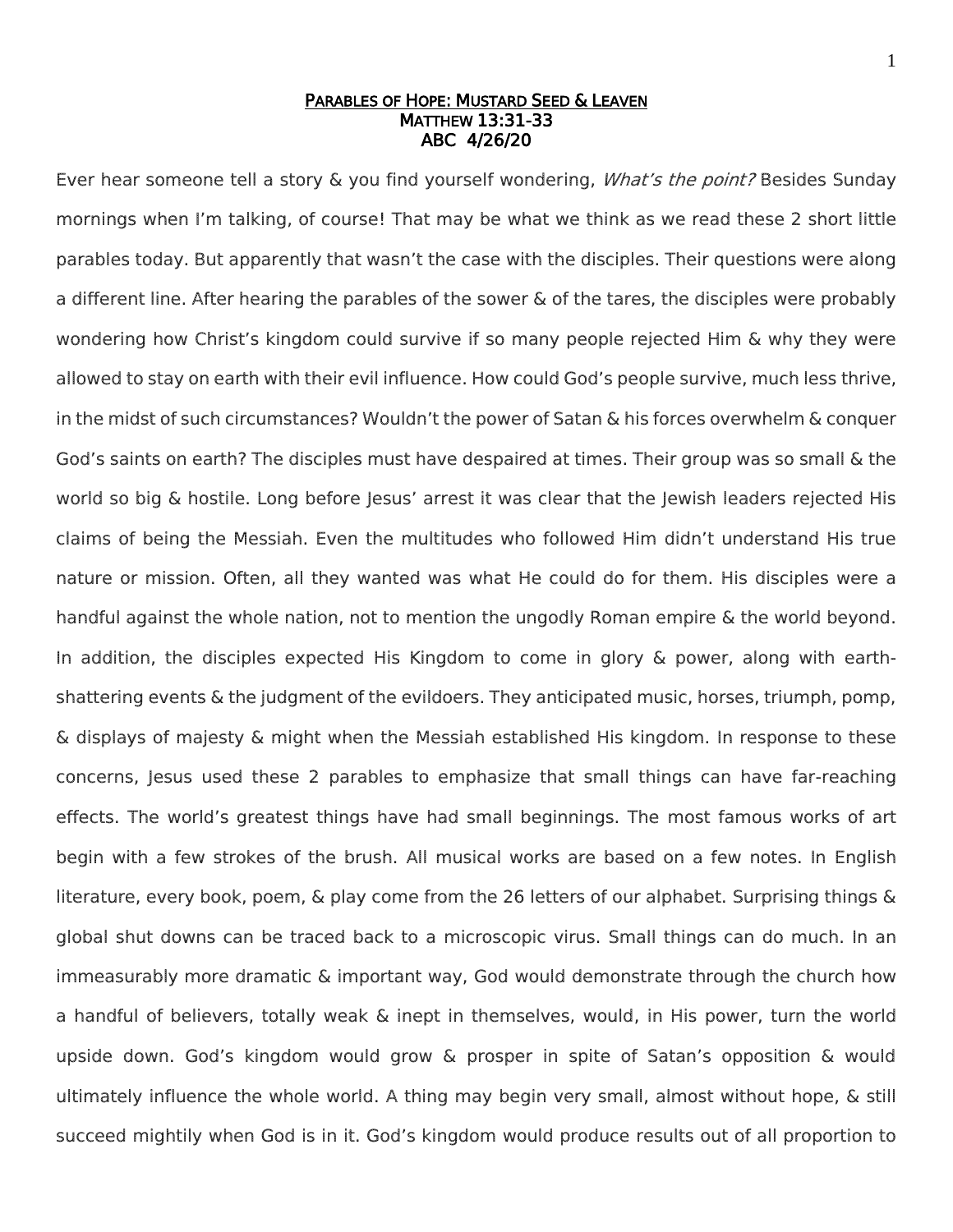its small beginnings. In Mt  $16:18$  Jesus promised He'd build His church & that not even the gates of hell could withstand it. Certainly there have been times & places throughout church history, & even in today's world, when Christianity has seemed like a struggling, tiny minority in various places around the world. But what may seem small, inadequate, & insignificant for reaching the world will in the end prove to be mighty & powerful as God works out His purposes & His kingdom continues to advance & grow. The twin parables of the mustard seed & leaven each introduce one human character, the man who sows the seed & the woman who leavens the bread. Mark, who records only the mustard-seed parable, doesn't mention a sower but simply uses the passive expression, when sown (Mk 4:31). This shows that the man  $\&$  the woman have no significant role to play in these parables. They are entirely about the mustard seed & leaven & the people are included only because seeds don't plant themselves & bread doesn't leaven itself. The main character in both cases is the small seed & the little amount of yeast, but each is shown in 2 contrasting stages. Remarkably small beginnings produce amazingly large results. Only one central point seems intended: God's kingdom will grow despite its entirely unpromising beginning.

## 31-33

 $\overline{a}$ 

1. THE PARABLE OF THE MUSTARD SEED In this parable Jesus again uses the picture of planting & compares the kingdom of heaven to a mustard seed  $\&$  its growth into a full-grown plant. This parable has been criticized because many seeds are smaller than a mustard seed. But of the plants grown in the gardens & fields of Palestine, mustard had the smallest seeds, just as Jesus said. Because of its tiny size, the mustard seed was commonly used to represent things that were extremely small. Jewish literature contains references to a drop of blood or a blemish on an animal that was the size of a mustard seed. It's reported that Arabs still speak of faith weighing as little as a mustard seed.<sup>1</sup> Jesus probably chose the mustard seed simply because it was proverbial for its smallness. He was using a familiar Jewish figure of speech. The diameter of a mustard seed was viewed as the smallest measurable & the weight of a mustard seed was seen as the smallest amount that could be weighed by using a balance. Jesus was clearly emphasizing a small &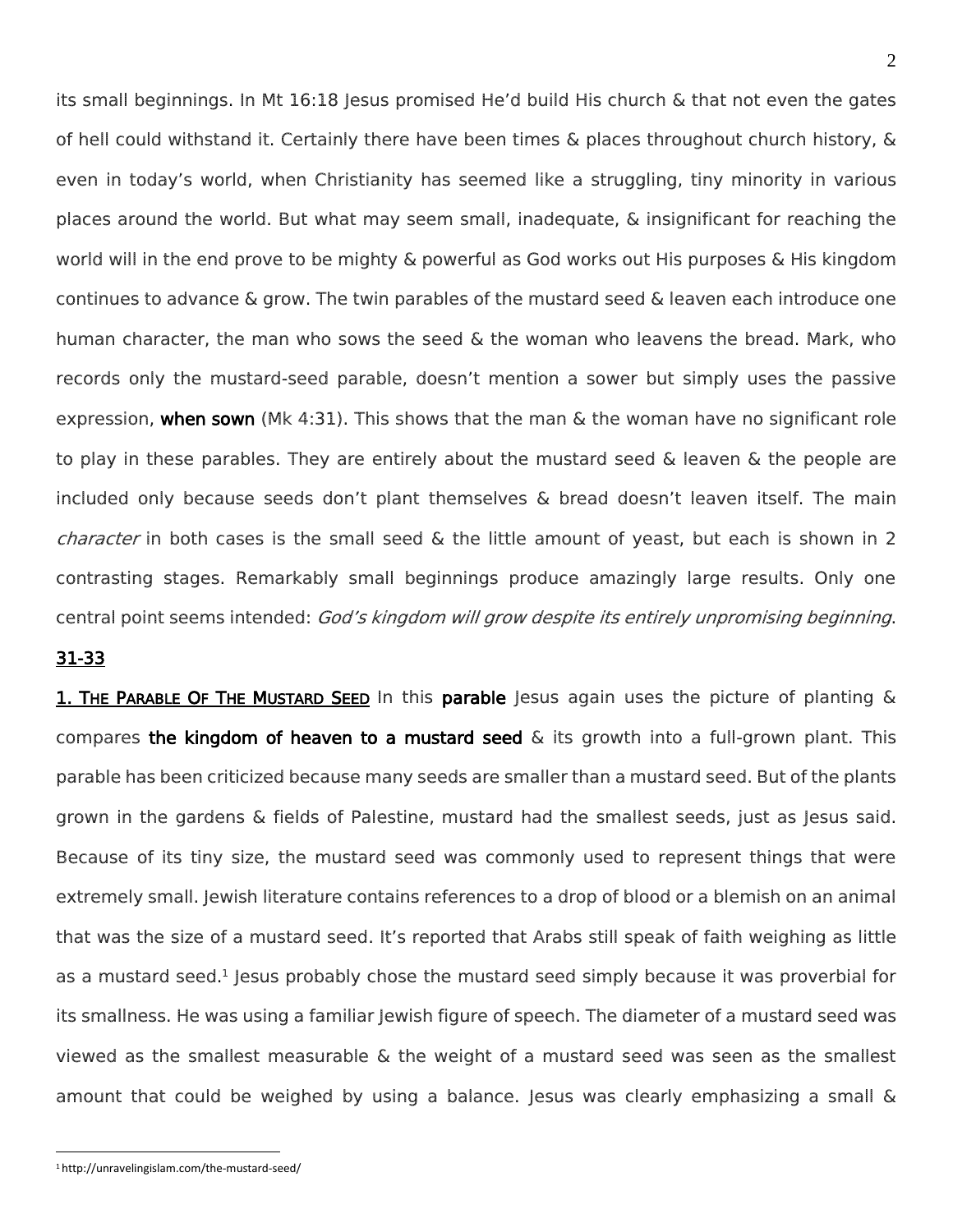insignificant beginning. This parable is also criticized for supposedly exaggerating the size of the mustard plant, referring to it as a tree. Many mustard plants are small weeds or bushes whose branches are too flimsy for birds to nest in. But the mustard plant of Israel can grow to a height of 12 or 15 feet. Just as Jesus said, when it is full grown, it is larger than the garden plants, &, from a comparative viewpoint, becomes a tree  $\&$  it can easily support a bird's nest. One author says he has a picture of a mustard plant that year grew in one into a tree 32 feet in height.<sup>2</sup> But, even though Jesus was speaking accurately here, His purpose wasn't scientific but proverbial. So, what's meant by this parable?

2. THE MEANING OF THE MUSTARD SEED If Jesus explained this parable to the disciples, we don't have a record of it, & in the context of His teaching about the kingdom it wouldn't have been necessary because its meaning was self-evident. The idea of a small mustard seed growing into a large plant was familiar, & the disciples would've immediately understood His point: the kingdom of heaven, though at that time very small & seemingly insignificant, would one day grow into a large body of believers. That is, I believe, the central lesson here. If you take it in the context of the  $1<sup>st</sup>$  2 parables, the meaning seems clear. During Jesus' earthly ministry, the kingdom was almost imperceptible, both because of its small numbers & because it was spiritual & invisible. It didn't come with signs to be observed, Jesus explained on another occasion, nor will they say, 'Look, here it is!' or, 'There it is!' For behold, the kingdom of God is in your midst (Lk 17:20-21). When Jesus was born, He was put in a manger. Judea, where He was born, & Galilee, where He grew up, were insignificant backwaters of the Roman empire. None of the disciples came from the Jewish religious leadership or were famous or important outside of their relationship with Jesus. They were few in number, uneducated, fearful, weak, slow to understand & believe, & generally unqualified to be leaders of anything. Yet that was the beginning & nucleus of the early church. Eleven men met in the upper room with Christ on the eve of His crucifixion. 120 gathered to pray between His ascension & the descent of the Spirit on Pentecost (Acts 1:15). From such a small beginning the new form of the kingdom began to spread. In Acts 2 it increasead to 3k, & in Acts 4:4 the number was about 5k. At

 $\overline{a}$ 

<sup>2</sup> Pentecost, J. D. (1998). *The Parables of Jesus: Lessons in Life From the Master Teacher*, pp 52–53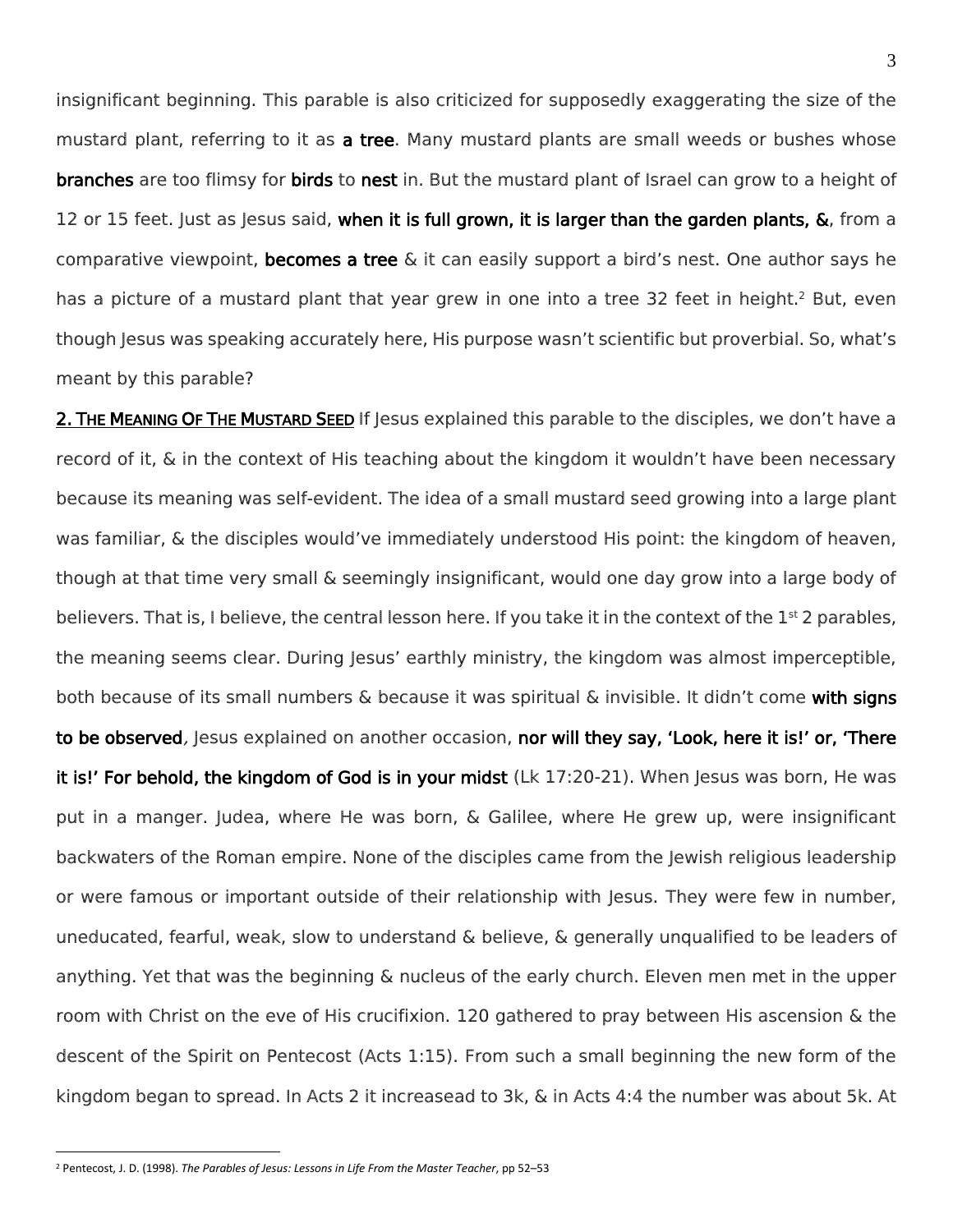the close of the Book of Acts it could be recorded that the whole world had heard the gospel (Col 1:6). When Jesus died, rose from the dead, & ascended to heaven, His kingdom on earth was, figuratively speaking, much smaller than even a mustard seed. But the kingdom that started very small would quickly become very large, there would be explosive growth. Although the OT writers weren't aware the Messiah would come to earth twice, they knew ultimately He'd rule from sea to

sea, & from the River to the ends of the earth (Ps 72:8). The desert nomads would bow before Him, the kings of Tarshish & of the islands would bring Him presents, the kings of Sheba & Seba would offer gifts, all kings would bow down before Him, & all nations would serve Him (9-11). In the end,

## the kingdom of the world will become the kingdom of our Lord, & of His Christ; & He will reign forever

& ever (Rev 11:15).

Another possible take away from this parable is that the kingdom of heaven will be a blessing to the rest of the world. Some say the **birds of the air** represent demons or other evil forces, as they do in the parable of the sower (Mt 13:19). But there's no reason to expect a figure to always represent the same thing  $\&$  the idea of evil doesn't fit the context of this parable. Birds making nests may carry the idea of protection, safety, refuge, & sanctuary. Of course, & they may be right, some say the **birds** here are just birds  $\&$  leave it at that. But in Nebuchadnezzar's dream he saw...

a tree in the midst of the earth  $\&$  grew large  $\&$  became strong,  $\&$  ...reached to the sky... Its foliage was beautiful & its fruit abundant, & in it was food for all. The beasts of the field found shade under it, & the birds of the sky dwelt in its branches, & all living creatures fed themselves from it (Dan 4:10-12).

In his interpretation of this dream, Daniel explains the tree that you saw ... is you, O king; for you

have become great & grown strong, & your majesty has become great & reached to the sky & your dominion to the end of the earth (20, 22). Under Nebuchadnezzar, Babylon had brought great advancement in almost every area: agriculture, architecture, education, the arts, literature, economics, & many others. Despite the cost in lives & slave labor, it had brought prosperity to a large part of the world. In his vision, the birds & animals who benefitted from the tree's shade & food were the other nations of the world. In a revelation to Ezekiel, God described Assyria as…

a cedar in Lebanon with beautiful branches & forest shade, & very high... Therefore, its height was loftier than all the trees of the field & its boughs became many & its branches long because of many waters as it spread them out. All the birds of the heavens nested in its boughs, & under its branches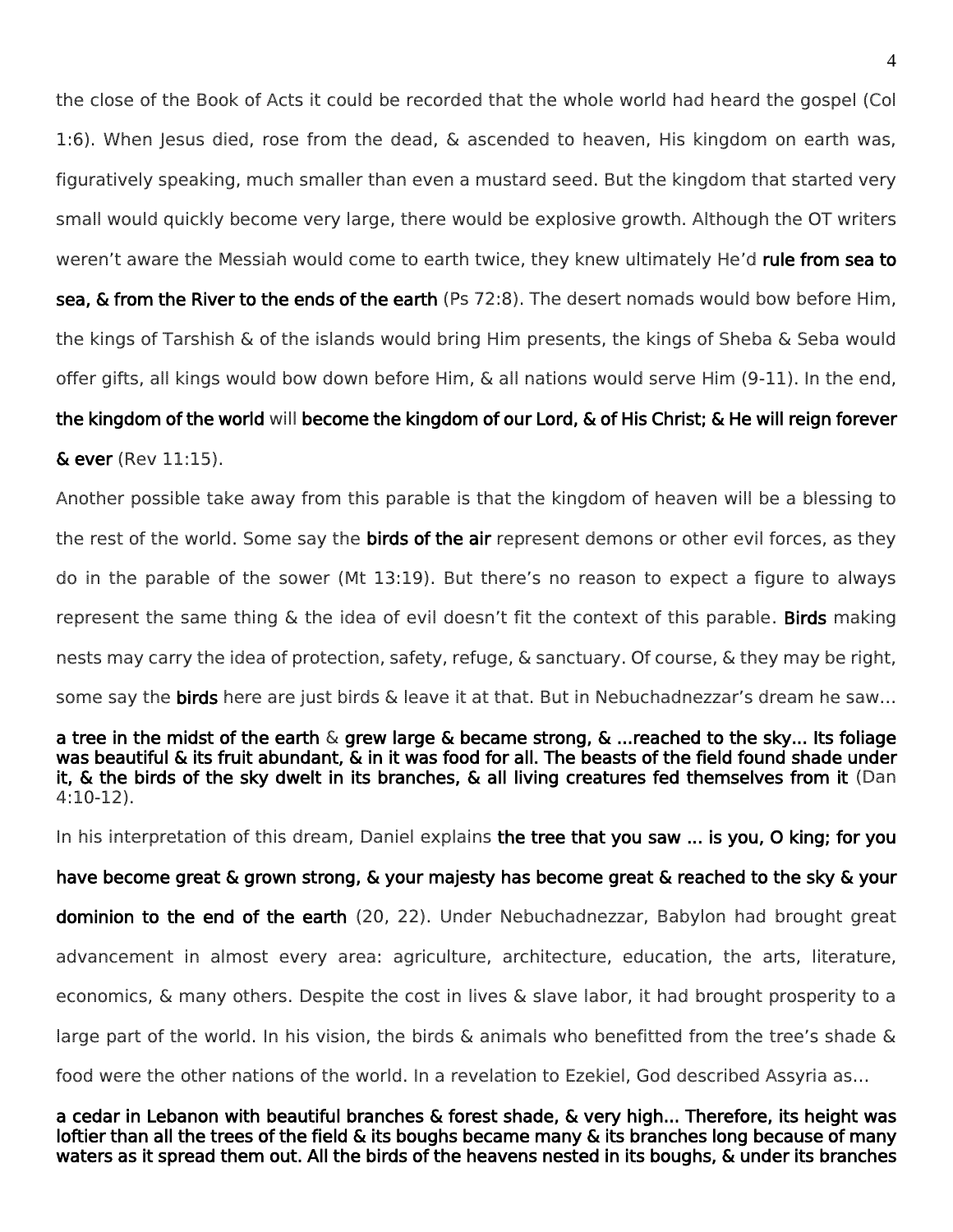Both Jesus & the disciples, as Jews, were familiar with these accounts & the parallel to the parable of the mustard must have been obvious. The kingdom of heaven would grow from tiny beginnings to a great tree & would provide shelter, protection, & benefit to the whole world. How does this happen? As we look around things certainly aren't getting better, are they? No, but when we as Christians live in obedience to the Lord, we're a blessing to those around us. Individual believers become the source of blessing to nations as they live out their faith. It's from the teachings of Scripture through Christian witness that education, justice, the dignity of women, the rights of children, prison reform, abolition of slavery, hospitals, orphanages, & countless other such benefits have come. Whenever the gospel of the kingdom of God is faithfully preached & practiced, all the world benefits. Jesus' point is that, in spite of great opposition, represented by the bad soils & by the tares, His kingdom will start small & spread in power & influence, & one day, when He returns, be absolutely victorious. What may at  $1^{st}$  seem inadequate & small & insignificant as God's means for reaching the world will in the end prove to be mighty & powerful as He works out His purposes & His kingdom advances against all the odds. Easily overlooked & often dismissed is the nature of God's kingdom today. He chose what is low  $\&$  despised in the world  $\&$  the things that are not, so that He may nullify the things that are  $(1 \text{ Cor } 1:28)$ . God takes His Son & hangs Him on the cross & everyone despises Him & this is the seed that plants the kingdom in the world. & God takes your stammering lips & your faltering prayers & your fragile service & by it the kingdom grows. Appearances can be deceiving. Don't judge the value of your labors in the name of Jesus by your perspective or understanding or by appearances. Learn to judge by His promises instead. His Word will not come back void. He is faithful, always.

In In 12:24, Jesus uses a similar image to the mustard seed, this time to speak about His own death. He said, unless a grain of wheat falls into the earth and dies, it remains alone; but if it dies, it bears much fruit. Jesus was despised, rejected, crucified, murdered, & buried. But His death, He says, will be like the sowing of a seed & it will bear worldwide fruit. How improbable that cross must have seemed to everyone who saw Jesus hanging there as God's great instrument for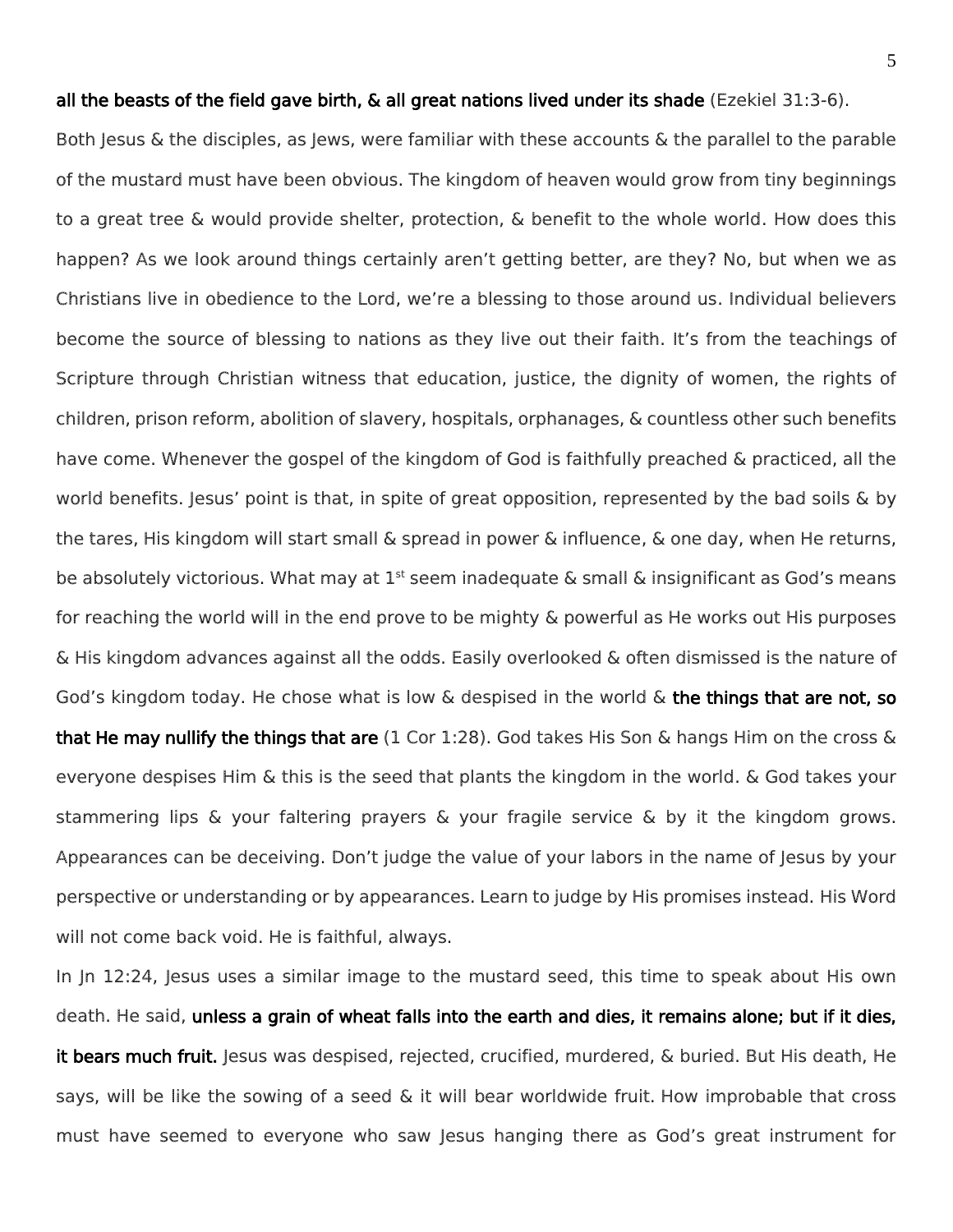planting the mighty tree of His kingdom into the world. The Roman authorities saw in Jesus nothing but a threat to the rule of Caesar & to the peace & prosperity of the region, & so with a cool & calculated efficiency they put Him down. The crowds delighted in His downfall. They rejected & despised Him & so they laughed as He died in agony among them. Even the disciples, for their part, were altogether overcome with despair at the sight of Jesus at the cross & deserted Him. That's the cross. No one saw it for what it really is, the mustard seed of the kingdom; the dying grain of wheat that would make such progress that the nations would find eternal rest in its embrace. Don't discount the efforts you make. As Paul said, God has chosen the foolish things of the world that He might shame the wise; and God has chosen the weak things of the world that He might shame the strong (1 Cor 1:27).

## 3. THE PARABLE OF THE LEAVEN 33

 $\overline{a}$ 

The parable of the leaven moves from the world of farming to the world of baking, from what, in Jesus' day, would've been typically a man's job to what was typically woman's work. As always, the elements of this parable were a common experience to all Jesus' hearers. In every home the woman responsible for baking would save a piece of dough from a risen batch just before it was baked. When the next batch of dough was mixed, she **took** that saved piece & put it in the new, in order that its leaven, or yeast, could ferment the new batch of dough & make it rise. The fact that the woman **hides** the leaven shouldn't be over interpreted to mean God's kingdom is concealed. This is just a graphic way of picturing the mixing in of the yeast, according to baking practices of the day. The quantity of leaven is so small, compared to the amount of dough, that it seems to disappear when mixed within. Don't make too much of the 3 measures either as some in the past have done, relating it to the 3 sons of Noah or to the body, soul, & spirit of man.<sup>3</sup> 3 pecks of flour was about the same as a modern bushel, enough to feed up to 100 people. But such a large batch wasn't uncommon in most households of the day, because bread was the major food item. It was about the same amount of bread that Abraham asked Sarah to bake for the Lord & his 2 other angelic visitors in Gen 18 & that Gideon prepared before the angel of the Lord in Judges 6. So,

<sup>3</sup> Such as Augustine, Jerome, & Ambrose according to R.C. Trench, *Notes on the Parables of our Lord,* pp 119-120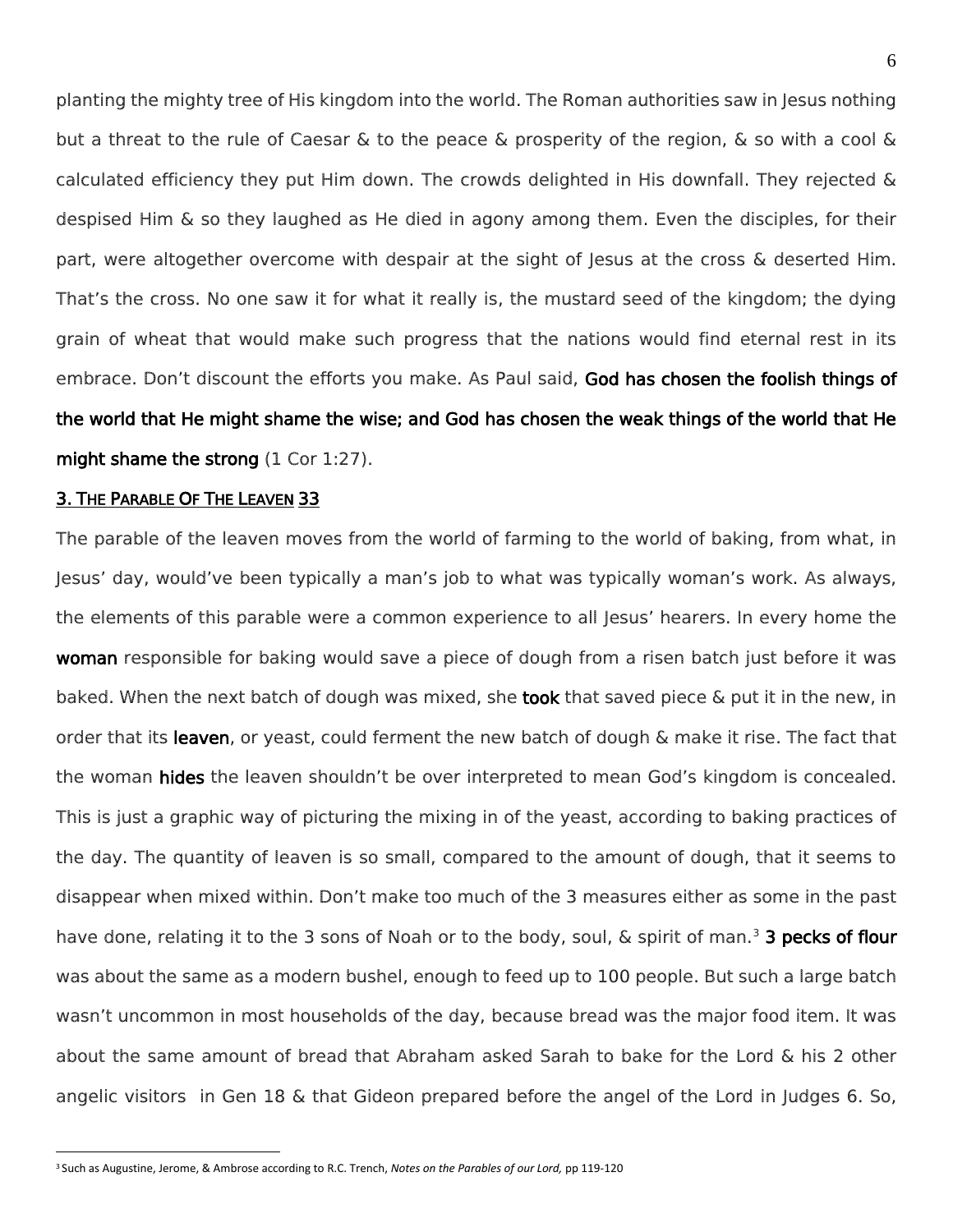what's it mean? Much the same as the mustard seed parable. They are twin parables. Much like Hebrew poetry that often said the same thing in different ways in 2 separate lines, these parables teach the same truth in 2 different examples.

4. THE MEANING OF THE LEAVEN It also reminds us the gospel works from the inside, silently, & almost imperceptibly. It reminds us the gospel permeates every experience of life. It's like leaven which influences all the bread & affects every aspect of our lives. Again, we see the power of the kingdom of heaven is great, far greater than its initial size  $\&$  appearance would suggest. The smallest part of the kingdom that's placed in the world is sure to have influence, because it contains the power of God's own Spirit. The influence of the kingdom is the influence of the King, of His Word, & of His faithful people. & this influence is a good thing. Here's where there's a major difference in interpreting this parable. Because leaven causes fermentation, some say that in Scripture it always signifies evil & corruption. Is the yeast permeating the bread a good thing or a bad thing? To symbolize the break with their former life in Egypt, God told His people to eat only unleavened bread during the Feast of Unleavened Bread, which began on Passover evening. They weren't even allowed to have leaven of any sort in the house during the 7 days of the feast (Ex 12:15, 18-19). But the bread they ate the rest of the year was leavened & perfectly acceptable to the Lord. The ancient rabbis often referred to leaven in a favorable way. One of them wrote, *Great is peace, in* that peace is to the earth as leaven is to the dough.<sup>4</sup> But many view this parable as evil permeating either the world or the church. They say this parable is teaching the ever-increasing growth of evil. They take the parable of the mustard seed to refer to the positive growth of the kingdom, while the parable of the yeast is about the equally large growth of opposition to the kingdom. But such a view, I believe, doesn't fit this text. Wherever Jesus tells a pair of closely parallel parables, & He does so several times in the Gospels (i.e. Mt 13:44-46), without exception these parables make basically the same point, rather than opposite points. So we should let the parable of the mustard seed guide our interpretation of the parable of the leaven.<sup>5</sup> Jesus specifically says that **the kingdom** 

 $\overline{a}$ 

<sup>4</sup> Israel Abrahams, *Studies in Pharisaism & the Gospels, Volume 1,* p 53

<sup>5</sup> Craig Blomberg, *Preaching the Parables: From Responsible Interpretation to Powerful Proclamation*, pp 123–124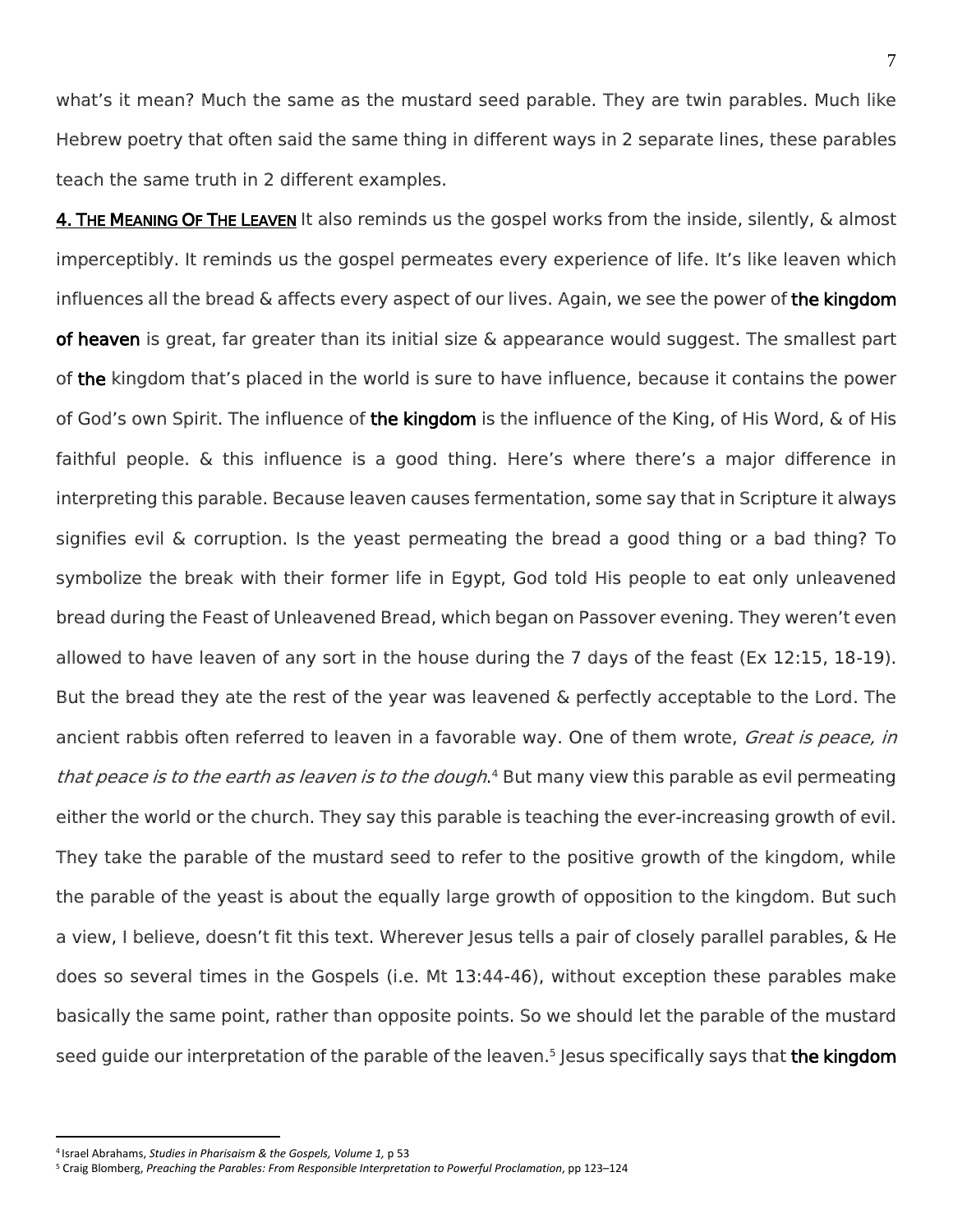of heaven, the most positive of all influences imaginable, is like leaven. To take this leaven as representing evil that permeates the kingdom is to twist the obvious meaning of it. Jesus obviously isn't saying His kingdom is evil. Both of these parables illustrate the power of God to overcome the resistance & opposition illustrated in the parables of the sower & of the wheat & tares. Even when leaven is used in relation to something evil, as in Jesus' warning about the leaven of the Pharisees, which is hypocrisy (Lk 12:1), the point isn't that leaven  $\&$  hypocrisy are both innately evil but that they're both inherently pervasive & powerful in their influence. In his letter to the Galatians, Paul uses leaven in the same way, not to illustrate the evil of legalism (which is great) but rather to point out its influence: A little leaven leavens the whole lump of dough (5:9). As Paul condemns the Corinthians for indifference to the immorality of some of the church members, he uses the same common proverb: Do you not know that a little leaven leavens the whole lump of dough? (1 Cor 5:6). He's speaking in the context of demanding that believers remove immoral members from their midst, in order that their evil conduct wouldn't contaminate the rest of the church (2-5). The focus of the analogy isn't on evil but on contamination. In the story of the Exodus it's clear that, after the 7 days without leaven, they were again allowed to make leavened bread, but not from Egyptian leaven. At the Feast of Pentecost, in fact, the bread offered to the Lord had to be **baked** with leaven (Lev 23:17), which God wouldn't have required if leaven always represented sin or evil. Otherwise that feast would have been an ongoing reminder of God's tolerance of evil rather than of His holiness & goodness (21). So what am I saying? The term *leaven* can represent something that's good, evil, or morally & spiritually neutral, depending on how it's used. But the analogy here has to do with its influence, which is leaven's most obvious & distinctive characteristic. Notice too that the leaven must be hid in order to have any impact. As I said, the idea isn't that of hiding so Christians aren't seen but rather of hiding in the sense of penetrating deeply, completely permeating the world as leaven completely permeates the dough. We as Christians aren't to be of the world, but we're to be in the world because that's the only way the gospel can reach & affect the world (Jn 17:14-16). When the kingdom of heaven is faithfully reflected in the lives of believers, its influence is pervasive & positive. The life of Christ within us is spiritual & moral leavening in the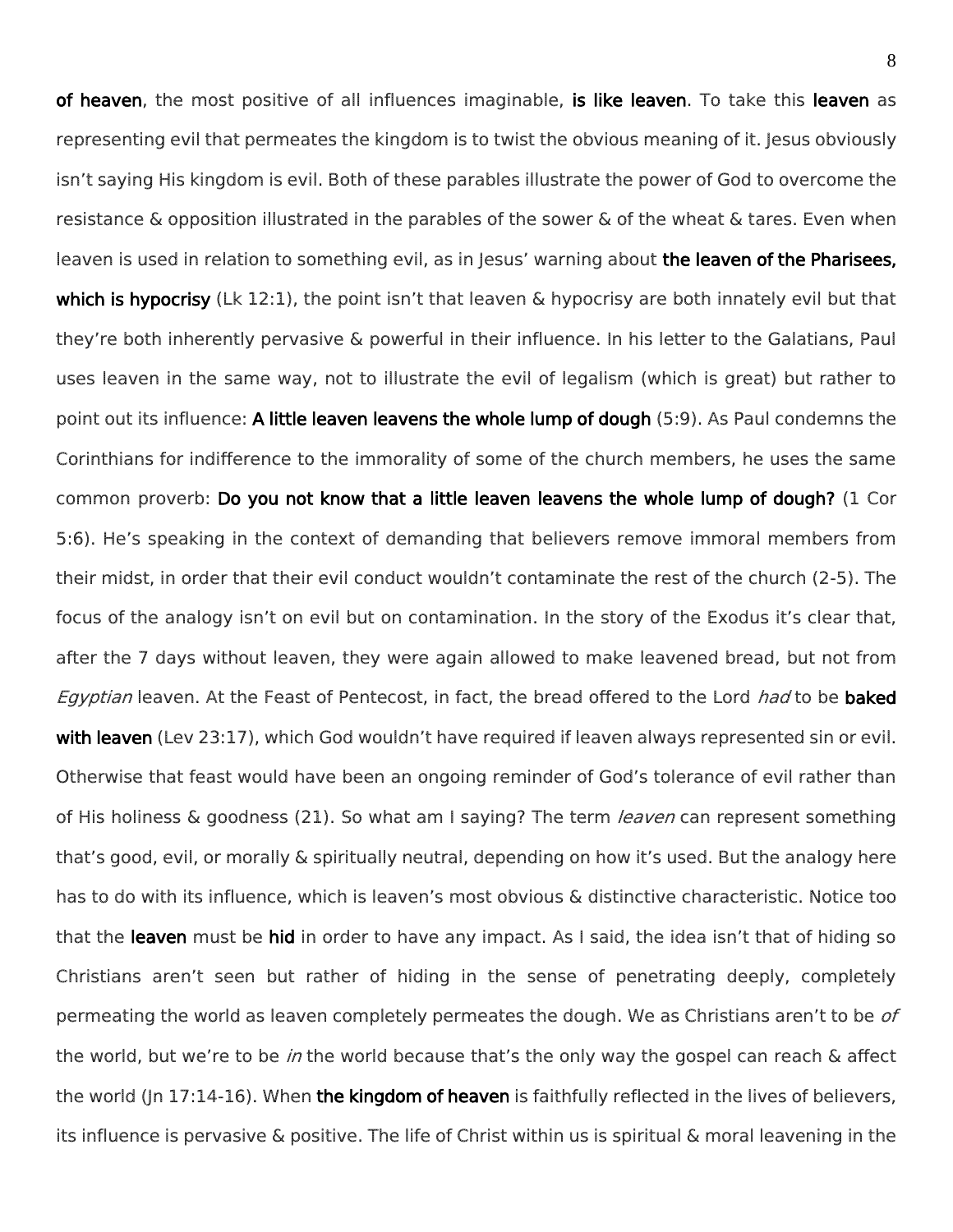world. We don't have to be a national leader, an entertainer, nor a sports figure to influence the world for God. It's the power of His kingdom within us that makes our witness effective. That the meaning of these 2 parables was immediately clear to the disciples is seen in the fact that they didn't ask Jesus to explain them. The obvious purpose of the mustard seed & leaven parables was to encourage the disciples & all believers who follow them. It's possible the mustard seed shows the outward rapid growth of the church while the leaven shows the inward transformation of it. Don't misunderstand this: Neither parable is teaching there will be world-wide conversion during this present age, but there will be world-wide influence. There's no promise that the kingdom will come in such a way that Jesus' followers will dominate the earth. But it does appear that the end result will be far greater than what anyone observing Jesus & His band of disciples could've imagined. God's kingdom continues to grow daily. Each week, new churches are started throughout the world. In China, which is still closed to most missionary work, it was estimated that 10 years ago there were 75 million evangelical Christians! <sup>6</sup> Most of the world's people have the Scriptures printed in their own language & more & more languages are added every year. Through radio, literature, the internet, mp3 players, the Jesus Film, & the like, millions are being reached with the gospel who could never personally hear it preached or taught. But evangelism & other work & witness of the church often seem to have no immediate or noticeable effect. Even with the great growth & impact of the church in the world today, from the human perspective, the world seems to be winning the contest for men's souls. As the church grows in numbers, so does the world's population, &, by comparison, God's people are still a remnant. As thousands of new converts are won daily in some countries, in others the church is losing membership & influence. If we're discouraged by that, how much more reason did the disciples have for being discouraged about the prospects of Christ's kingdom on earth? The Messiah Himself was meeting more & more opposition & receiving more & more threats against His life. The disciples knew they were totally unprepared to win the world for the Lord. If the Son of God Himself was rejected & put to death, what could a handful of His weak, insignificant followers hope to accomplish after He was gone?

 $\overline{a}$ 

<sup>6</sup> Jason Mandryk, *Pray For the World,* p 131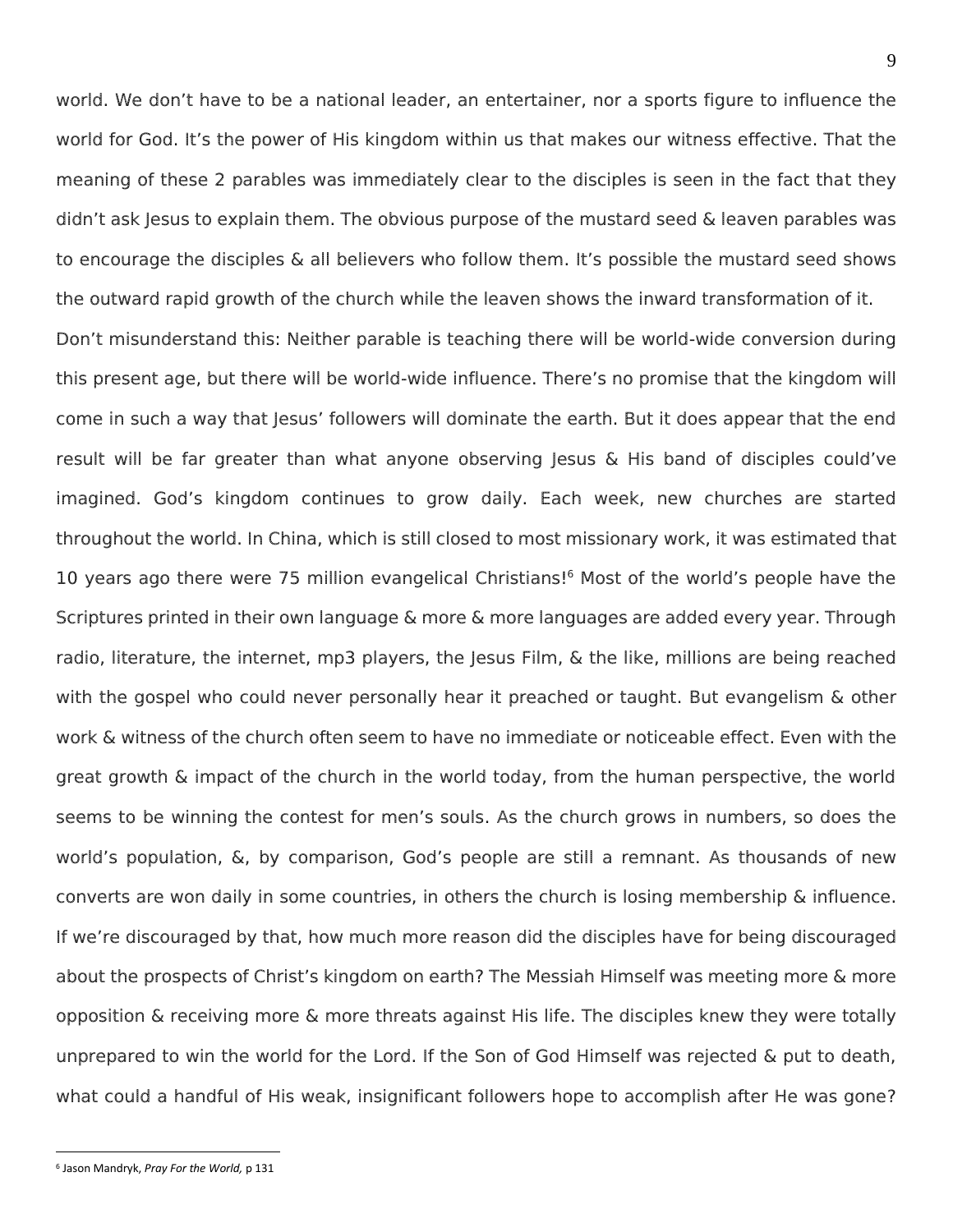But Jesus' purpose in these 2 parables, as in many other teachings, was to assure them, the early church, & every believer in every age since that His kingdom not only won't fail but will continue to grow. There will be great results from small beginnings. In the end, Christianity will win, evil will be destroyed, & Jesus will reign. Christ Himself is building His church, & the very gates of Hell will not overpower it (Mt 16:18). To think that God's kingly reign was embodied in Jesus & his motley crew of followers must have seemed absurd to many. But believers, through the Spirit's power, have accomplished incredible good over the centuries; the tiny seed has grown into a remarkably large mustard bush, but it's no majestic cedar tree. Presumably it never will be, because the way into the kingdom is narrow, while the broad way leads to death (Mt 7:13–14).

What's this mean for us today? Are you discouraged that there doesn't seem to be more growth in God's kingdom? As you look at our world, does it depress you? Don't let it! Just try to imagine what it would be like without the past 2,000 years of Christian influence! God's kingdom is still growing, individual by individual. We also need to ask ourselves how we're being a blessing to those around us & what kind of influence we have with them. Are we clearly living the life God wants us to? Are we clearly declaring His truth with our lips & lives? If we're honest with ourselves, there's room for improvement, isn't there? It's encouraging to me when I hear from you how you're living out your faith & sharing it with others. That's a fulfillment of what Jesus is teaching in these 2 little parables. God is teaching us that in spite of the 3 bad soils & the weeds Satan plants, His kingdom will continue to grow. Just because 3 out 4 soils will reject the gospel & Satan sows tares among the wheat doesn't mean God's kingdom will be overcome by evil. That's the promise Jesus makes in these parables. Those of us who are Christians aren't just a small group of people waiting to be defeated by the world; we're part of a growing kingdom that in the end succeeds. In spite of the coexistence of good & evil & the tremendous power of sin & Satan, the power of God is so great that His kingdom will continue to grow. In spite of the weeds, the birds that snatch the seed, & the scorching sun, there is some good soil. In spite of the fact that the world is over sown with weeds, the wheat is still growing. In the face of evil opposition, the mustard seed grows & the leaven has its influence. Christ is building His kingdom & the day is coming when it will come about